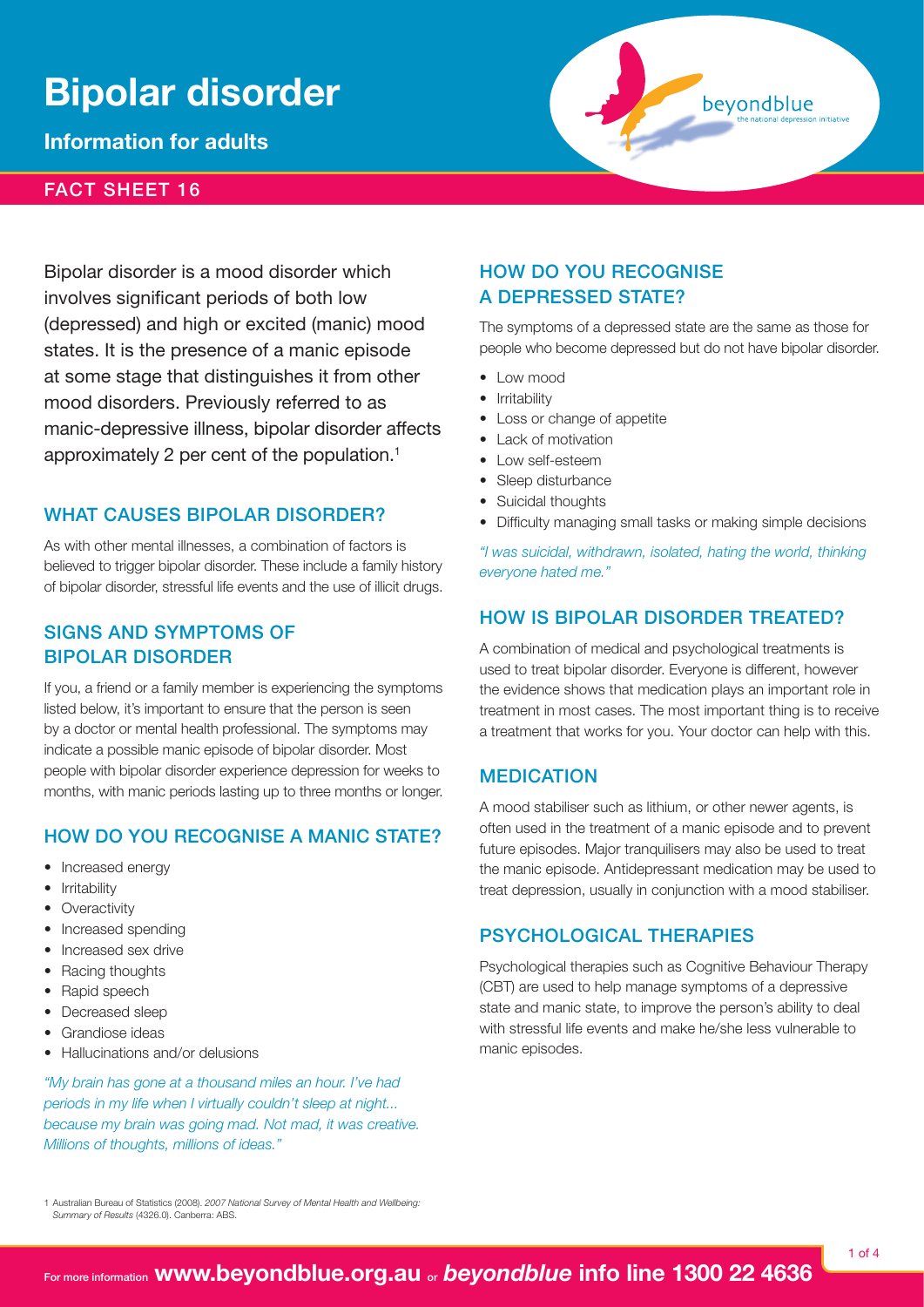# **Bipolar disorder**

# **Information for adults**

# Fact sheet 16

## HOW CAN YOU MANAGE YOUR ILLNESS?

- • Educate yourself about the illness and its treatment.
- Talk to other people living with this illness or read their stories. Learn what works for them and how this may help you.
- Find a therapist you trust to help you work through issues.
- Learn to recognise the early warning signs of an impending relapse. Have a plan developed in conjunction with your GP/psychiatrist and/or mental health worker to enact should a relapse occur. If you recognise the signs and seek help early enough, you may be able to avoid a full relapse.
- Ask a trusted friend to help you. This person can advise you to seek help when your mental state is deteriorating. People with bipolar disorder may lose insight as their condition worsens.
- Draw on support from family and friends. Encourage them to find out more about the illness.
- Take medication as prescribed. When people feel well it can be tempting to stop medication. Stopping mood stabilisers suddenly commonly leads to an episode of mania.
- If your medication doesn't seem to be working, talk to your doctor. It may be possible to alter the dose or try a different type of medication altogether.
- Exercise regularly.
- Establish a regular sleeping pattern.
- Avoid artificial stimulants and depressants such as coffee, alcohol, marijuana and other drugs.

# HOW CAN YOU HELP SOMEONE WITH bipolar disorder?



- Let the person know you've noticed a change in their behaviour.
- Suggest the person seeks help from a health professional.
- Encourage the person to take their medicine as prescribed by the doctor and keep appointments.
- Be aware of the warning signs of an impending mood swing. Encourage the person to see their doctor as soon as possible. If you are a close friend or family member, you could go with the person to see the doctor.
- Help the person make plans in advance to limit some of the damage that can be done during a manic episode. For example, when the person is well, make an agreement to withhold their credit cards during a manic episode.
- • Educate yourself about the illness.
- Look after yourself. Seek support for your own needs by joining a support group, keeping in touch with your family doctor and taking time out. By keeping yourself physically and mentally healthy, you will be better equipped to support the person with the illness.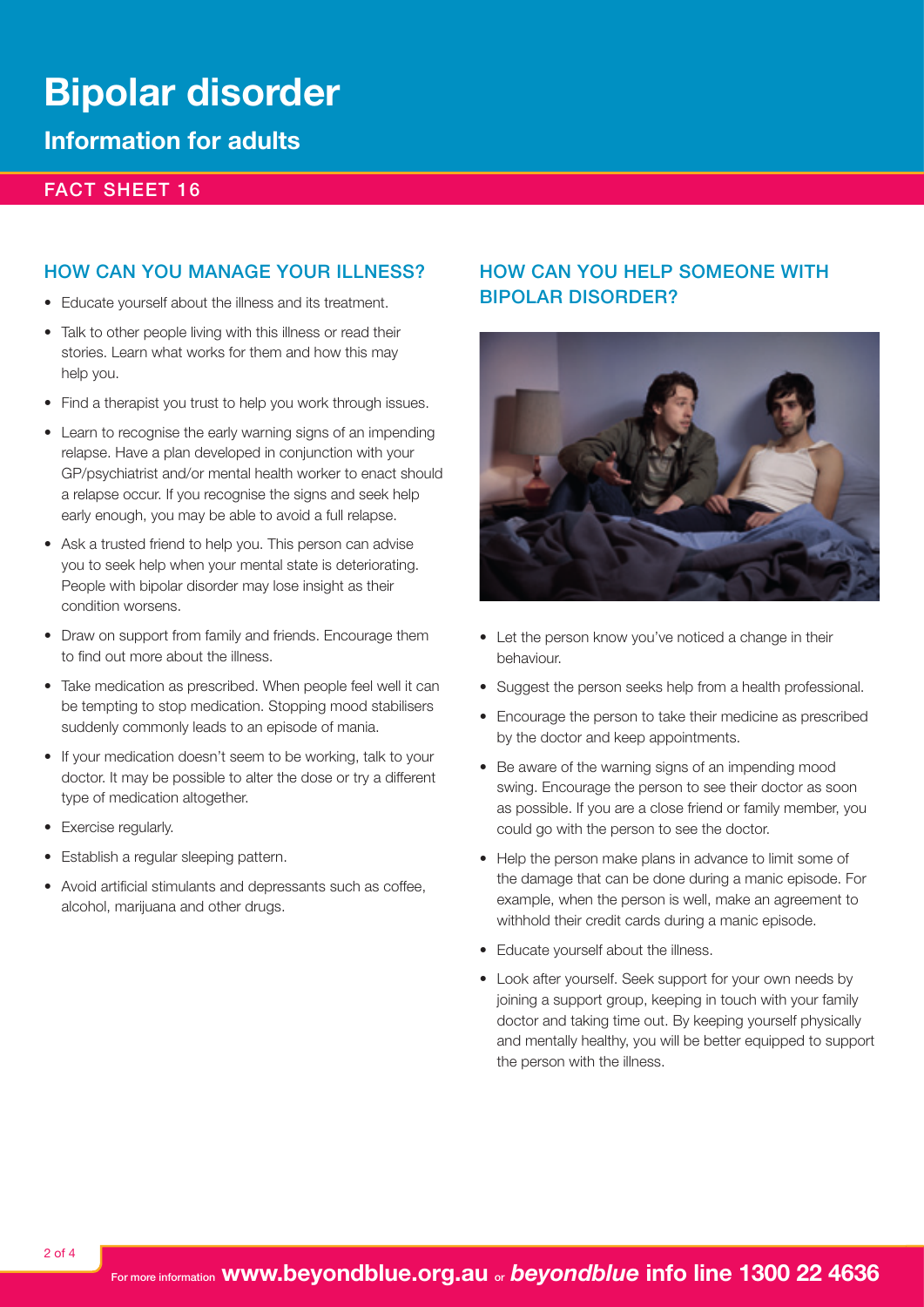# Getting help for yourself or others

#### **What to do in a mental health emergency**

If you or someone you care about is in crisis and you feel immediate action is needed, you can contact the services listed below and they will be able to assist you.

- Call the Emergency Mental Health number available in your area. For contact details call your local hospital or health service provider
- • Ambulance: 000
- • Lifeline: 13 11 14
- Kids Help Line: 1800 55 1800 (up to the age of 18) (free call, 24 hours)
- Accident and Emergency department of your local hospital
- Emergency appointment with your local general practitioner. Check the White Pages for the phone number.

# Family doctor

Visiting your doctor is often a good first step in getting help for a physical or mental health problem. Some doctors may manage your mental health themselves, while others may refer you to a specialist such as a psychologist or psychiatrist.

It's not uncommon for bipolar disorder to be misdiagnosed, for example as depression only, alcohol or drug abuse, Attention Deficit Hyperactivity Disorder (ADHD) or schizophrenia.

That's why it's helpful to make it clear to the doctor or counsellor that you are experiencing highs and lows. You may also find it helpful to write down what you want to say to the doctor before the appointment.

## **PSYCHIATRISTS**

Psychiatrists are doctors who have specialised in mental health. They can make medical as well as psychological assessments, conduct medical tests and prescribe medication. Typically, psychiatrists use psychological treatments such as Cognitive Behaviour Therapy or Interpersonal Therapy alongside medication.

beyondblue

# **PSYCHOLOGISTS**

Psychologists are health professionals who provide psychological therapy (psychotherapy) in the treatment of mental illness or distress. Common types of psychotherapy are Cognitive Behaviour Therapy (CBT) and Interpersonal Therapy (IPT). These are generally known as 'talking therapies'.

# Social Workers and Occupational Therapists in Mental Health

Social Workers in Mental Health may assist people with psychological problems by focusing on both the individual and his/her environment.

Occupational Therapists in Mental Health assist people with mental health problems through a focus on independent living.

Treatments provided by both Social Workers and Occupational Therapists in Mental Health include CBT, relaxation strategies, skills training (including problem solving, anger management and stress management) and IPT.

# Mental Health Services

Manic episodes usually require expert input from a mental health specialist and the person may require admission to hospital.

# WHEN DO YOU NEED TO GO TO HOSPITAL?

Occasionally a person will need to go to hospital for treatment if they:

- Have severe symptoms
- Have complicated medical problems
- Are in danger of harming themselves or someone else
- Need specific treatments.